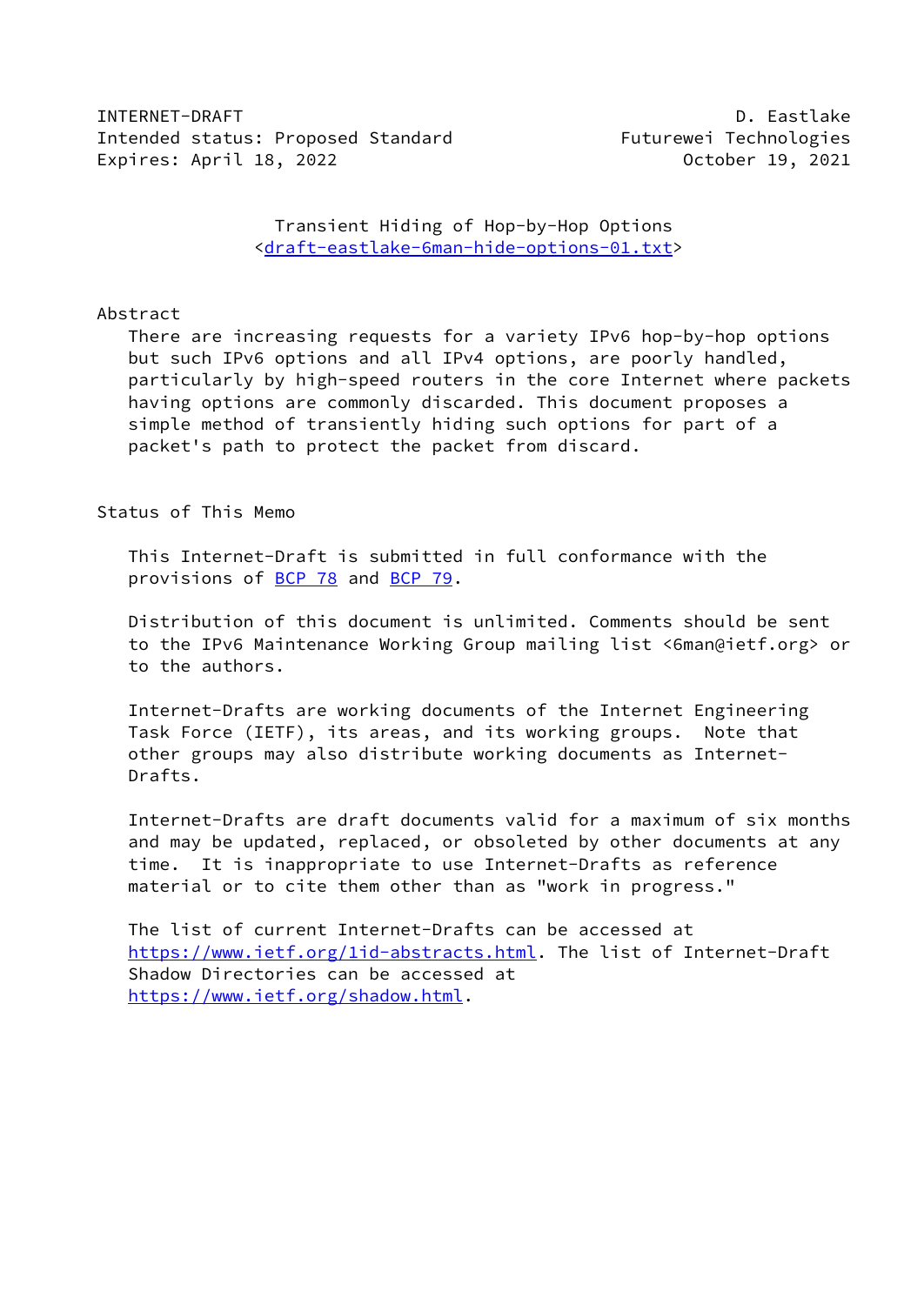$\overline{a}$ 

INTERNET-DRAFT Hiding IP Options October 2021

# Table of Contents

| 1.1 Conventions Used in This Document3      |
|---------------------------------------------|
| 2. IP Options and Option Handling Problems4 |
|                                             |
| 3.3 Evolution to Greater Option Support10   |
| 5. Security Considerations11                |
|                                             |
|                                             |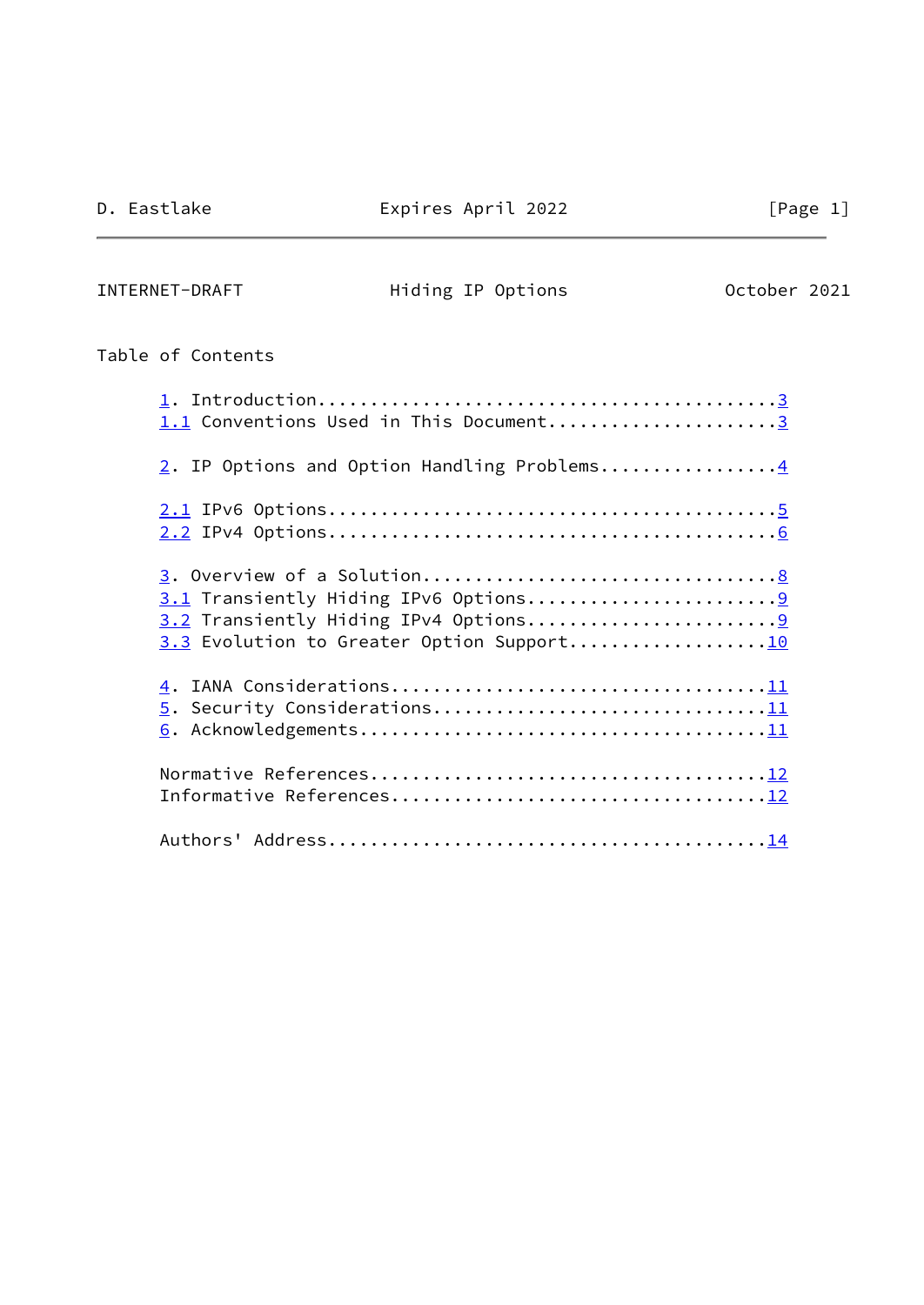D. Eastlake Expires April 2022 [Page 2]

<span id="page-2-1"></span>INTERNET-DRAFT Hiding IP Options October 2021

## <span id="page-2-0"></span>[1](#page-2-0). Introduction

As discussed in [\[Options3](#page-13-0)] there are increasing requests for a variety IPv6 hop-by-hop options but such IPv6 options and all IPv4 options, are poorly handled, particularly by high-speed routers in the core Internet where packets having options are commonly discarded. This document proposes a simple method of transiently hiding such options for part of a packet's path to protect the packet from discard.

## <span id="page-2-2"></span>[1.1](#page-2-2) Conventions Used in This Document

 The key words "MUST", "MUST NOT", "REQUIRED", "SHALL", "SHALL NOT", "SHOULD", "SHOULD NOT", "RECOMMENDED", "NOT RECOMMENDED", "MAY", and "OPTIONAL" in this document are to be interpreted as described in [BCP](https://datatracker.ietf.org/doc/pdf/bcp14) [14](https://datatracker.ietf.org/doc/pdf/bcp14) [[RFC2119\]](https://datatracker.ietf.org/doc/pdf/rfc2119) [\[RFC8174](https://datatracker.ietf.org/doc/pdf/rfc8174)] when, and only when, they appear in all capitals, as shown here.

Terms:

ASIC - Application Specific Integrated Circuit.

 field - an area of one or more contiguous bits within a larger structure.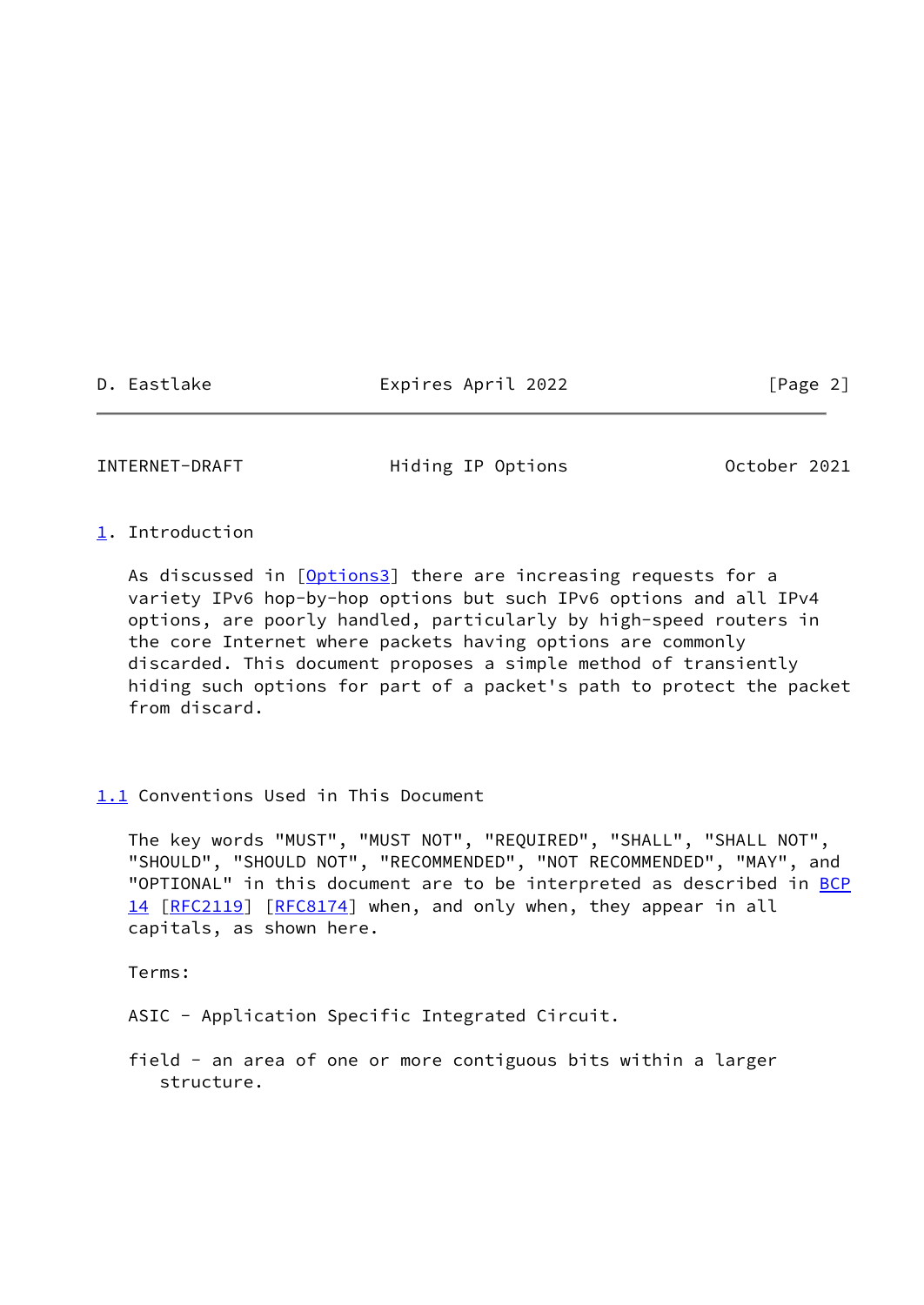D. Eastlake Expires April 2022 [Page 3]

<span id="page-3-1"></span>INTERNET-DRAFT Hiding IP Options October 2021

<span id="page-3-0"></span>[2](#page-3-0). IP Options and Option Handling Problems

 This [Section 2](#page-3-0) is informational and intended to provide background information.

 In the early days of the Internet, much of the traffic was text, transmission speeds were slow and IP routers were commonly small general-purpose computers. Under these conditions, parsing IP headers with various options or combinations of options, handling variable length options, etc., was relatively easy.

 However, as the Internet increased in size, bandwidth grew including more voluminous media such as video, transmission speeds increased enormously, and latency/responsiveness requirements became much more stringent. This leads to IP routers, especially in the core of the Internet, becoming less flexible and more specialized. To be able to handle data faster and more efficiently, such core IP routers are divided into a forwarding plane and a control plane where the forwarding plan handles the usual data forwarding while the control plan handles routing control messages and other packets that the data plane cannot handle. In some IP routers, the forwarding plane is implemented with Application Specific Integrated Circuits (ASICs) that are inflexible and may need fields they examine in an IP packet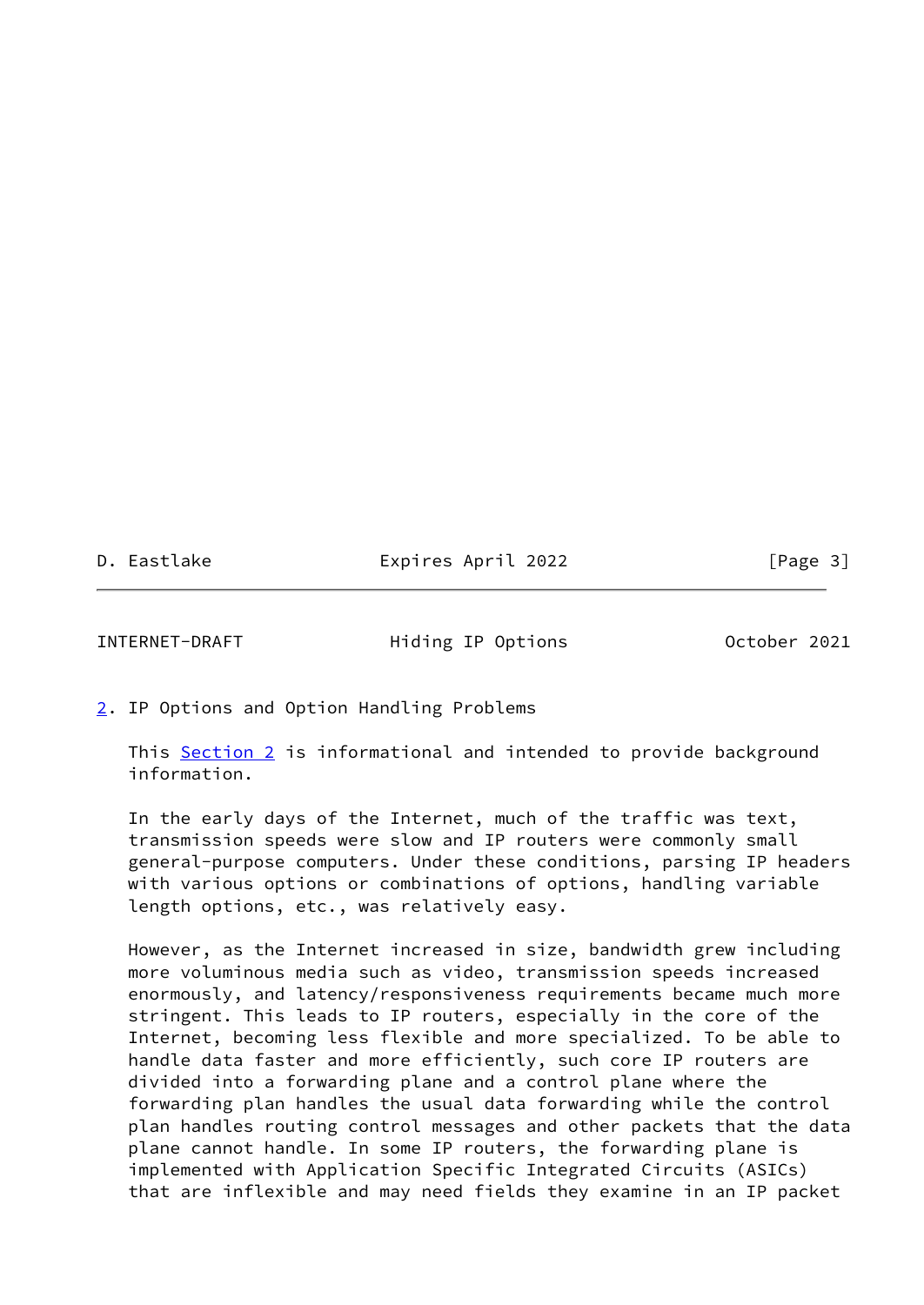header to be at a fixed offset from the beginning of the packet. Meanwhile, the control plane may be implemented through a relatively low power general purpose computer which can only handle a small number of packets per unit time.

 For these reasons, many IP routers do not implement many or any types of IPv6 Hop-by-Hop options or IPv4 header options except through the control plane which is relatively slow. Sending packets with such options to the control plane can overwhelm the control plane and interfere with routing control messages or other critical functions. Very often, particularly for IP routers handling a large volume of traffic, a strategy is adopted of dropping IP packets with such header options or ignoring IPv4 header options and IPv6 Hop-by-Hop header options.

See [\[Options3](#page-13-0)] for a further discussion of these option handling problems.

 Further details concerning IPv6 and IPv4 options are given in the subsections below.

| D. Eastlake | Expires April 2022 | [Page 4] |
|-------------|--------------------|----------|
|             |                    |          |

<span id="page-4-1"></span>INTERNET-DRAFT Hiding IP Options October 2021

## <span id="page-4-0"></span>[2.1](#page-4-0) IPv6 Options

Figure 1 shows the IPv6 header [\[RFC8200](https://datatracker.ietf.org/doc/pdf/rfc8200)]. The value of the initial 4-bit Version field indicates the IP version number and has the value 6.

0 1 2 3 0 1 2 3 4 5 6 7 8 9 0 1 2 3 4 5 6 7 8 9 0 1 2 3 4 5 6 7 8 9 0 1 +-+-+-+-+-+-+-+-+-+-+-+-+-+-+-+-+-+-+-+-+-+-+-+-+-+-+-+-+-+-+-+-+ |Version| Traffic Class | Flow Label +-+-+-+-+-+-+-+-+-+-+-+-+-+-+-+-+-+-+-+-+-+-+-+-+-+-+-+-+-+-+-+-+ | Payload Length | Next Header | Hop Limit | +-+-+-+-+-+-+-+-+-+-+-+-+-+-+-+-+-+-+-+-+-+-+-+-+-+-+-+-+-+-+-+-+ | |  $+$  +  $+$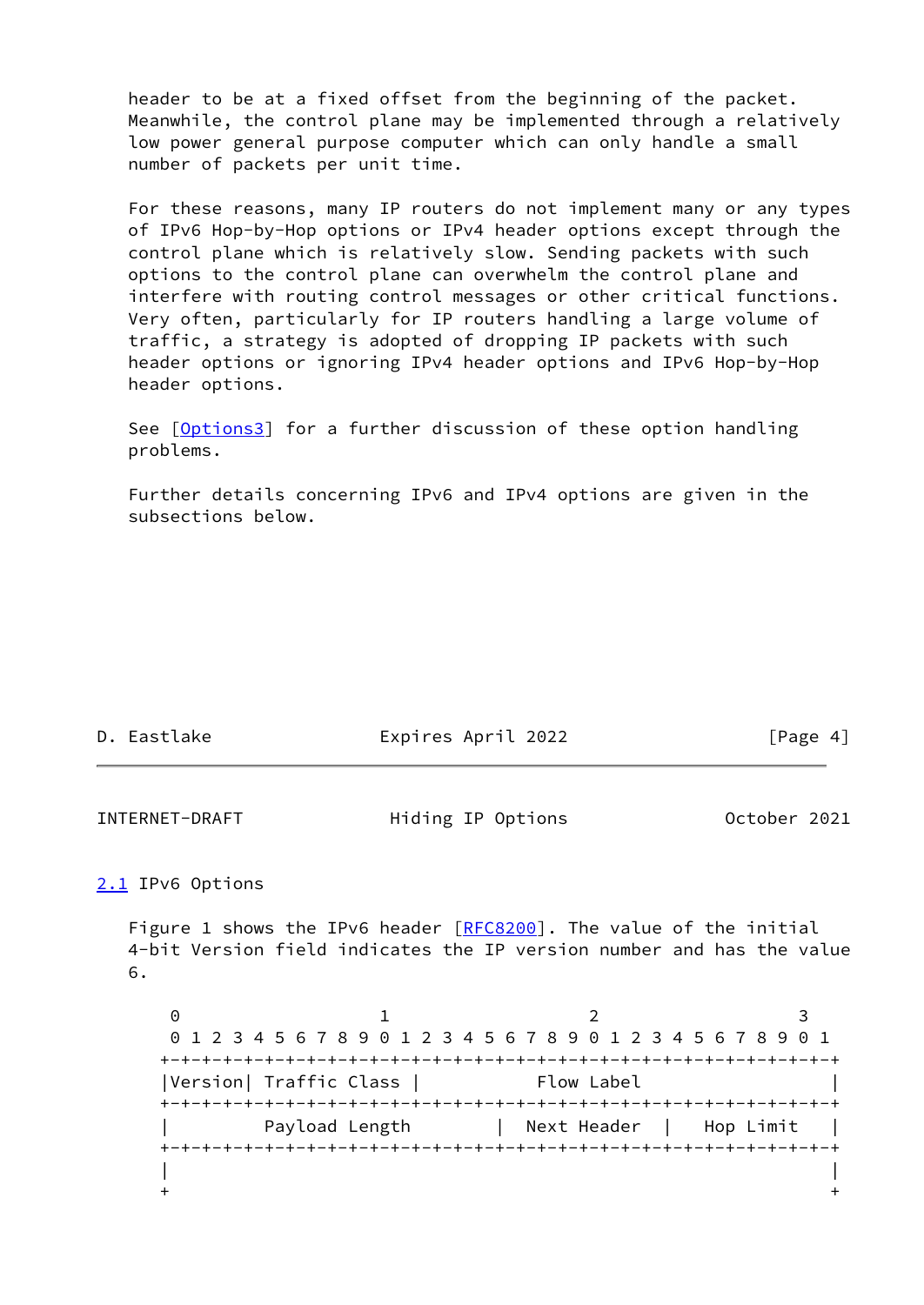



 The value of the 8-bit Next Header field specifies the type and format of information immediately following the header. For example, a value of 17 in the Next Header field indicates that the header is immediately followed by a User Datagram Protocol (UDP) message and a value of 6 would indicate the header is followed by a Transmission Control Protocol (TCP) message. In some cases, the data immediately after the IPv6 header can be a header that itself includes a Next Header field for the type of data following it and so on as shown in Figure 2. Such headers, after the initial IPv6 header and before the main payload, are called Extension Headers and can be viewed as extensions to the IPv6 header. At this time, specified extension headers include the six listed below, additional extension headers have been proposed, and likely more extension headers will be proposed and specified in the future.

<span id="page-5-0"></span>

| D. Eastlake                                                                                                        | Expires April 2022 | [Page 5]     |
|--------------------------------------------------------------------------------------------------------------------|--------------------|--------------|
| INTERNET-DRAFT                                                                                                     | Hiding IP Options  | October 2021 |
| Specified extension headers:<br>Hop-by-Hop Options<br>Fragment<br>Destination Options<br>Routing<br>Authentication |                    |              |

Encapsulating Security Payload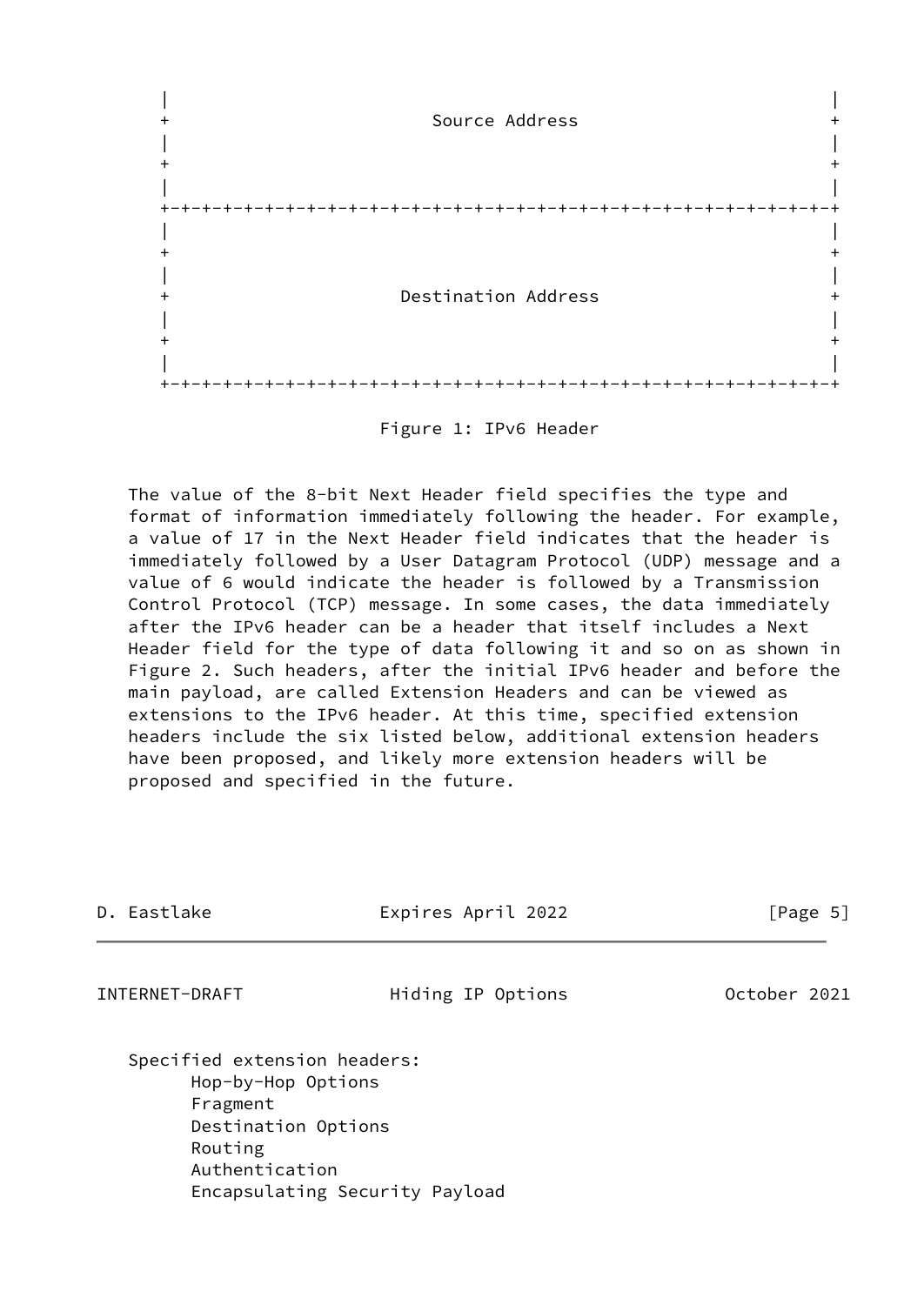In the two "options" types of extension header, the "Hop-by-Hop Options" and "Destination Options", the extension header content is further structured into options each of which, except for a one byte "pad1" option, is an 8-bit type followed by an 8-bit option length, followed by the option value. Hop-by-Hop options were initially specified to require that every router pay attention to them. While this has been relaxed in the most recent IPv6 specification, they are still frequently viewed as imposing a burden on every IP router through which they pass.

0 1 2 3 0 1 2 3 4 5 6 7 8 9 0 1 2 3 4 5 6 7 8 9 0 1 2 3 4 5 6 7 8 9 0 1 +-+-+-+-+-+-+-+-+-+-+-+-+-+-+-+-+-+-+-+-+-+-+-+-+-+-+-+-+-+-+-+-+ | Next Header | Hdr Ext Len | | +-+-+-+-+-+-+-+-+-+-+-+-+-+-+-+-+ + | | . . . Options . . . | | +-+-+-+-+-+-+-+-+-+-+-+-+-+-+-+-+-+-+-+-+-+-+-+-+-+-+-+-+-+-+-+-+

Figure 2: IPv6 Option Extension Header

## <span id="page-6-0"></span>[2.2](#page-6-0) IPv4 Options

Figure 3 shows the IPv4 header  $[REC791]$ . The value of the initial 4-bit Version field indicates the IP version number and has value 4.

 The IPv4 header has many similarities to the iPv6 header. For example, the IPv4 header 8-bit field called "Protocol" is like the "Next Header" field in the IPv6 header and the IPv4 header 8-bit "Type of Service" field, as amended by RFCs issued after [\[RFC791](https://datatracker.ietf.org/doc/pdf/rfc791)], is the same as the IPv6 header "Traffic Class" field. But options that are integrated into the more complex IPv4 header are handled by separate header extensions in IPv6. For example consider fragmentation, where an Internet Protocol packet is split into pieces, because the packet might be too big to traverse part of its path, and these pieces are later recombined. Fragmentation is

| D. Eastlake    | Expires April 2022 | [Page 6]     |  |
|----------------|--------------------|--------------|--|
|                |                    |              |  |
| INTERNET-DRAFT | Hiding IP Options  | October 2021 |  |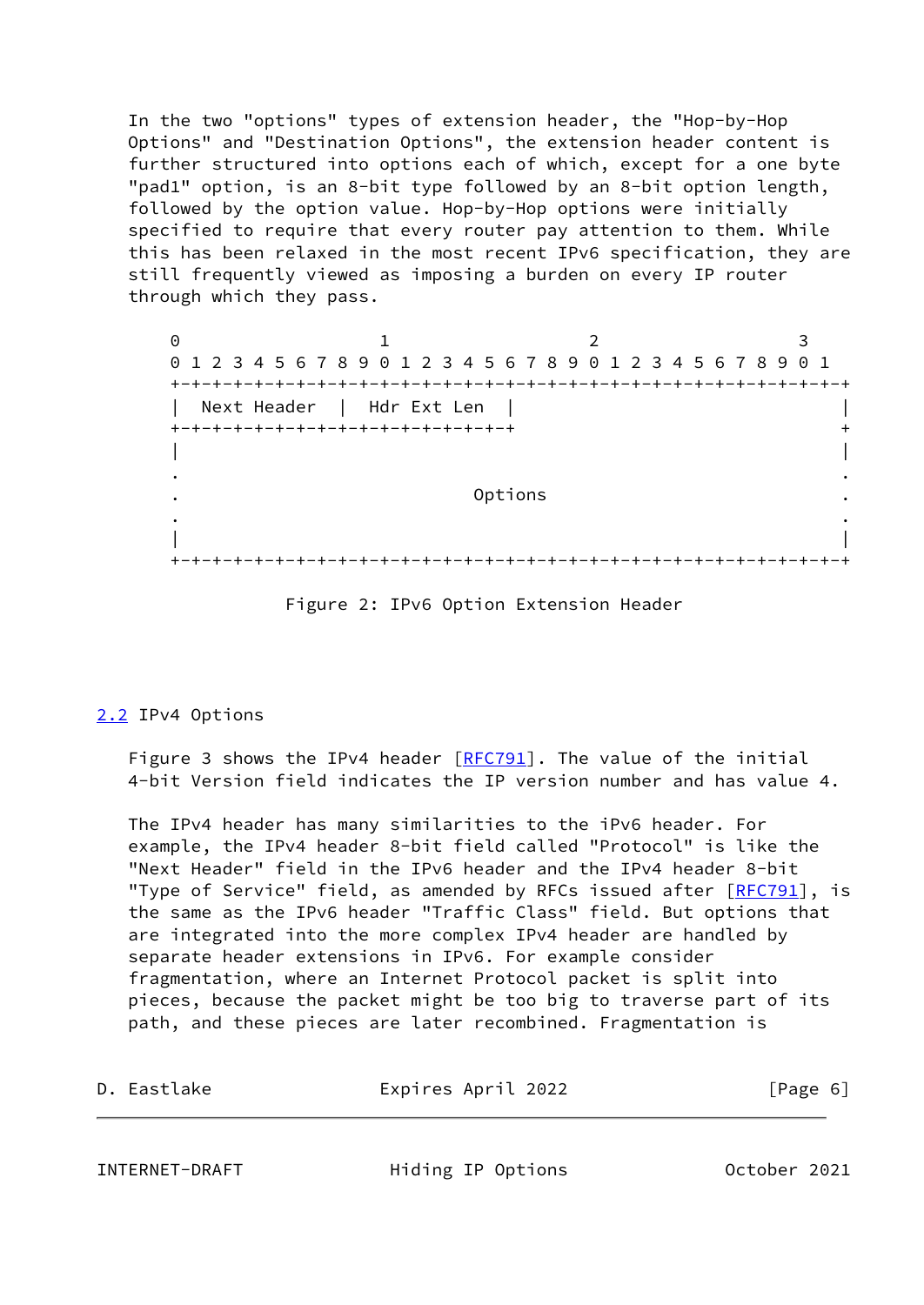indicated through an extension header for IPv6 but through fields in the main IPv4 header for IPv4. IPv4 options are considered part of the IPv4 header and the size of the options can be determined from the value of the IHL (Internet Header Length) field which gives the size of the IPv4 header in units of 4-octet words.

| ∩                                                                     |                     |                                                                  |         |          |
|-----------------------------------------------------------------------|---------------------|------------------------------------------------------------------|---------|----------|
| 1 2 3 4 5 6 7 8 9 0 1 2 3 4 5 6 7 8 9 0 1 2 3 4 5 6 7 8 9<br>$\Theta$ |                     |                                                                  |         | $\Theta$ |
|                                                                       |                     |                                                                  |         |          |
| Version  IHL  Type of Service              Total Length               |                     |                                                                  |         |          |
| Identification                                                        |                     | Flags  Fragment Offset<br>--+-+-+-+-+-+-+-+-+-+-+-+-+-+-+-+-+-+- |         |          |
| Time to Live   Protocol<br>+-+-+-+-+-+-+-+-                           | +-+-+-+-+-+         | Header Checksum<br>--+-+-+-+-+-+-+-+-+-+-+-+-+-+-+-              |         |          |
|                                                                       | Source Address      |                                                                  |         |          |
|                                                                       | Destination Address |                                                                  |         |          |
|                                                                       | Options             | -+-+-+-+-+-+-+-+                                                 | Padding |          |
|                                                                       |                     |                                                                  |         |          |

Figure 3: IPv4 Header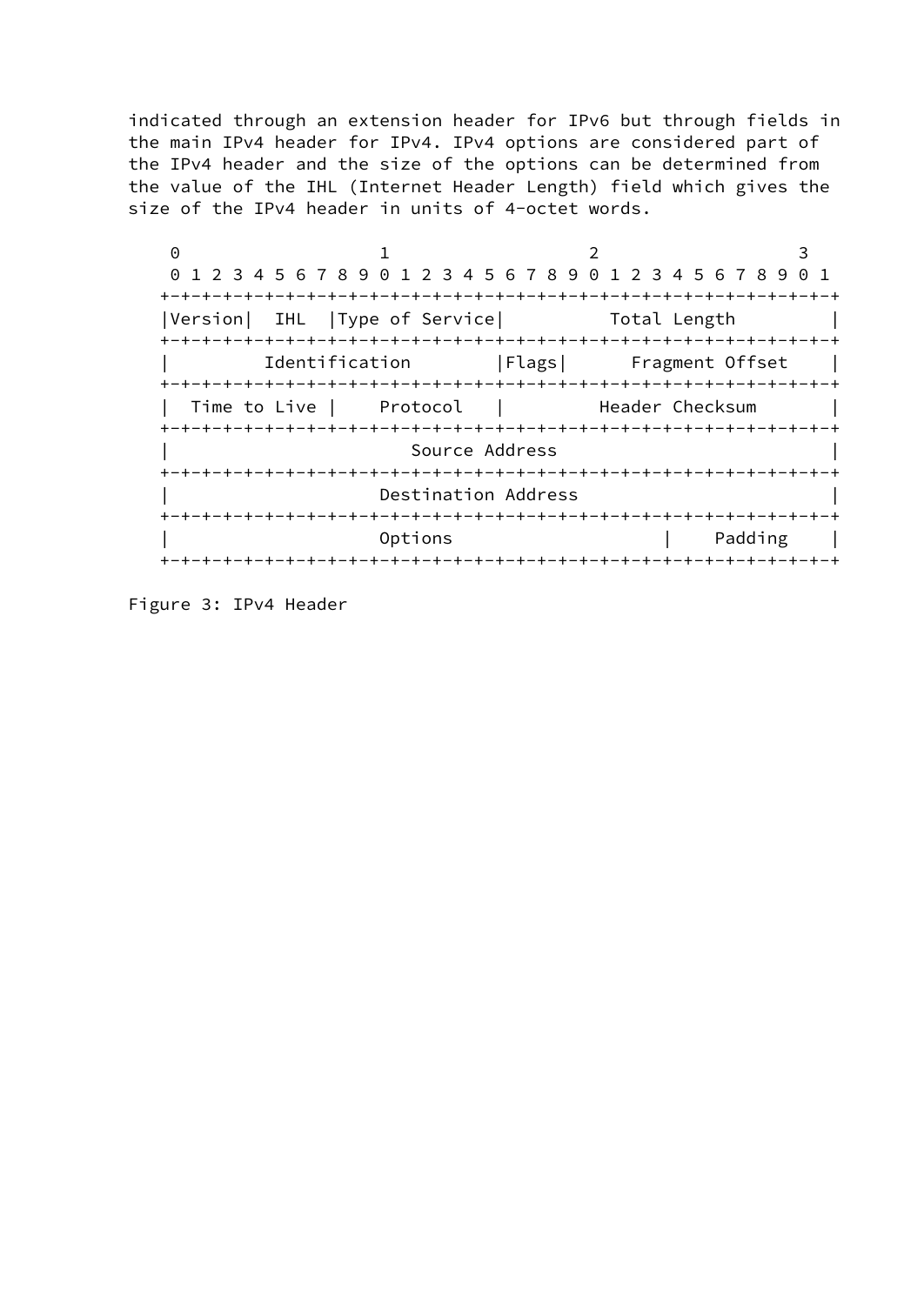<span id="page-8-1"></span>INTERNET-DRAFT Hiding IP Options October 2021

### <span id="page-8-0"></span>[3](#page-8-0). Overview of a Solution

 Figure 4 shows a very high-level view of a network path between two hosts within local networks through the Internet core. (In reality there will be more levels with a local network, whether a home, office, data center, or whatever, usually connected through one or more levels of lower tier service provider before connecting to a Tier 1 provider that connects to the Internet core also known as the defalt free zone.)

| Network 1                     |        | Core Internet                                      |
|-------------------------------|--------|----------------------------------------------------|
|                               |        |                                                    |
| +------+ +---+ +---+          |        | $+ - - - +$                                        |
| Host A --- R10 -- R19 ---     |        | ------ R90                                         |
| +------+ +---+ +---+          |        | $+ - - - +$                                        |
|                               |        |                                                    |
|                               |        | $\ddotsc$                                          |
|                               |        |                                                    |
|                               |        |                                                    |
|                               |        |                                                    |
|                               |        |                                                    |
| Network 2                     |        | $\ddot{\bullet}$ $\ddot{\bullet}$ $\ddot{\bullet}$ |
|                               |        |                                                    |
| +------+ +---+ +---+          |        | $+ - - - +$                                        |
| $ Host B --- R20 -. -R29 ---$ |        | - R99                                              |
| +------+ +---+ +---+          | $\sim$ | $+ - - - +$                                        |
|                               |        |                                                    |

Figure 4: High Level View of an Internet Path

 There are efforts to improve and streamline handling of IPv6 Hop-by- Hop options such as the methods in [[Options1\]](#page-13-1) and [[Options2\]](#page-13-2). However, even if such a method were popular and fully deployed in some network areas, there is likely to be substantial delay before it would be deployed in most of the Internet core. While some Internet core routers may ignore options, others discard all packets with options and, as long as there is a significant chance of such discard, options are rendered essentially useless on paths through the core.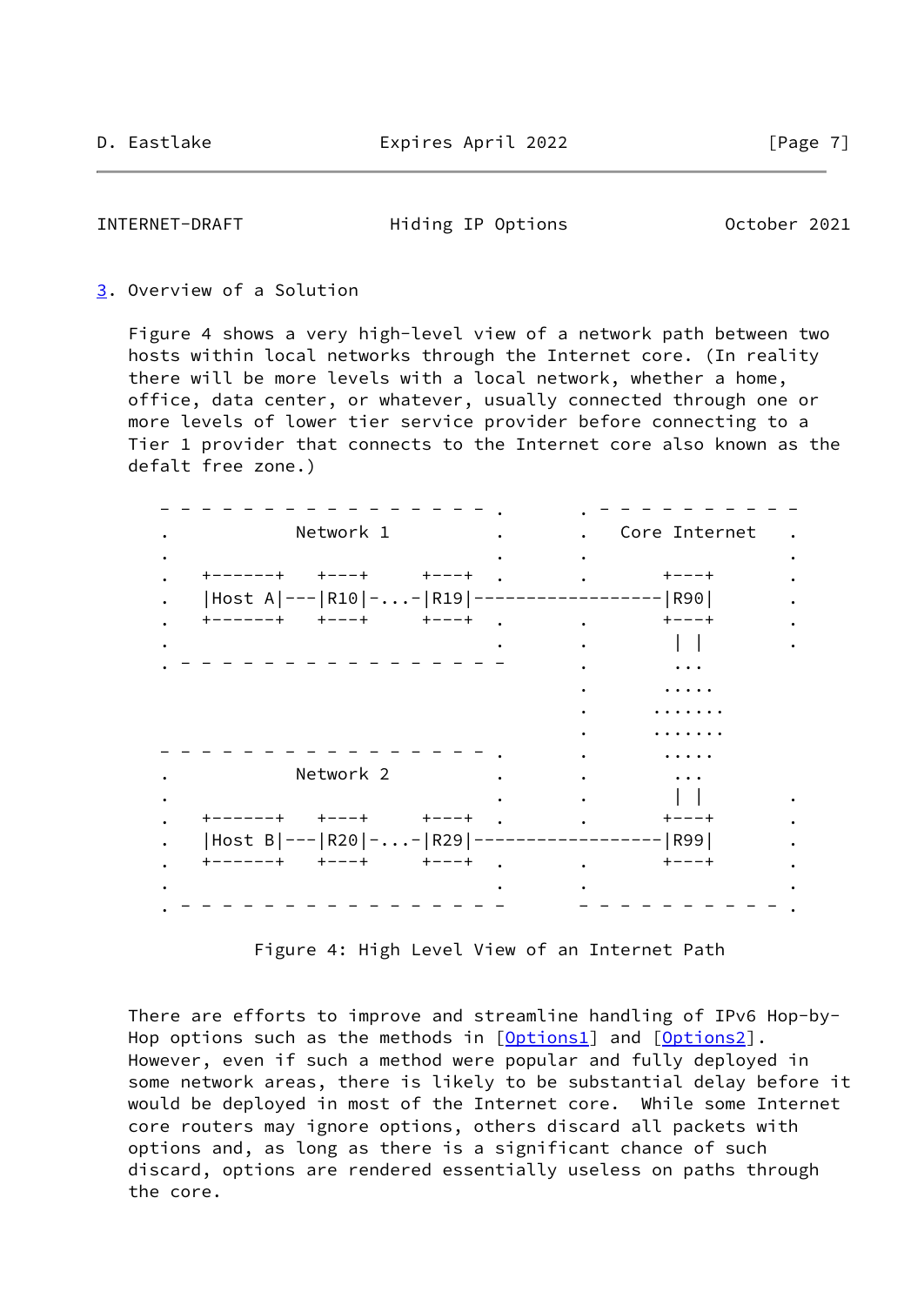A solution is to hide options before IP packets arrive at the core. This hiding is done in an easily detectable and reversible fashion so that options can be unhidden after leaving the core. IPv6 Hop-by-Hop options or IPv4 options so hidden might not be effective in the core but the situation is an improvement over the traffic using such options being discarded.

| Expires April 2022<br>D. Eastlake | [Page 8] |
|-----------------------------------|----------|
|-----------------------------------|----------|

<span id="page-9-1"></span>

| INTERNET-DRAFT | Hiding IP Options | October 2021 |
|----------------|-------------------|--------------|
|----------------|-------------------|--------------|

 This solution requires destination support but that should be knowable in many cases such as traffic between branches of the same company or between a customer and a data center.

 To obtain more uniform handling of packets in a flow, it may be desireable to treat all packet in the flow as if they had such options in that the packet would be transformed to hide and unhide options even if there were none. This transformation could also be applied to all packets starting with the first hsving a problematic option.

## <span id="page-9-0"></span>[3.1](#page-9-0) Transiently Hiding IPv6 Options

 IPv6 Hop-by-Hop options are hidden by replacing the zero Next Header field in the IPv6 Header by the opaque IP protocol number TBD. This is a very simple modification of one 8-bit field in a fixed location that has no effect of the size of the packet. They are unhidden by changing this opaque IP protocol number in the IPv6 header back to zero. The points of hiding and unhiding in the packet's path (or paths if multicast) should be chosen to maximize the routers at the beginning and end of the path (Figure 4) that implement the options seeing the options while minimizing he chance of unwanted packet discard.

 The use of the opaque IP protocol number can defeat deeper IPv6 packet analysis that is intended to identify flows. It is therefore RECOMMENDED that, when this hiding technique is used, the IPv6 header Flow Label field be set [\[RFC6437](https://datatracker.ietf.org/doc/pdf/rfc6437)] and used to identify flows [\[RFC6438](https://datatracker.ietf.org/doc/pdf/rfc6438)] [[RFC7098](https://datatracker.ietf.org/doc/pdf/rfc7098)]. Using the Flow Label is a good idea anyway since IPv6 extension headers may move some fields on which flow identity might be based, such as port numbers, so deep into a packet that they are hard to use by routers.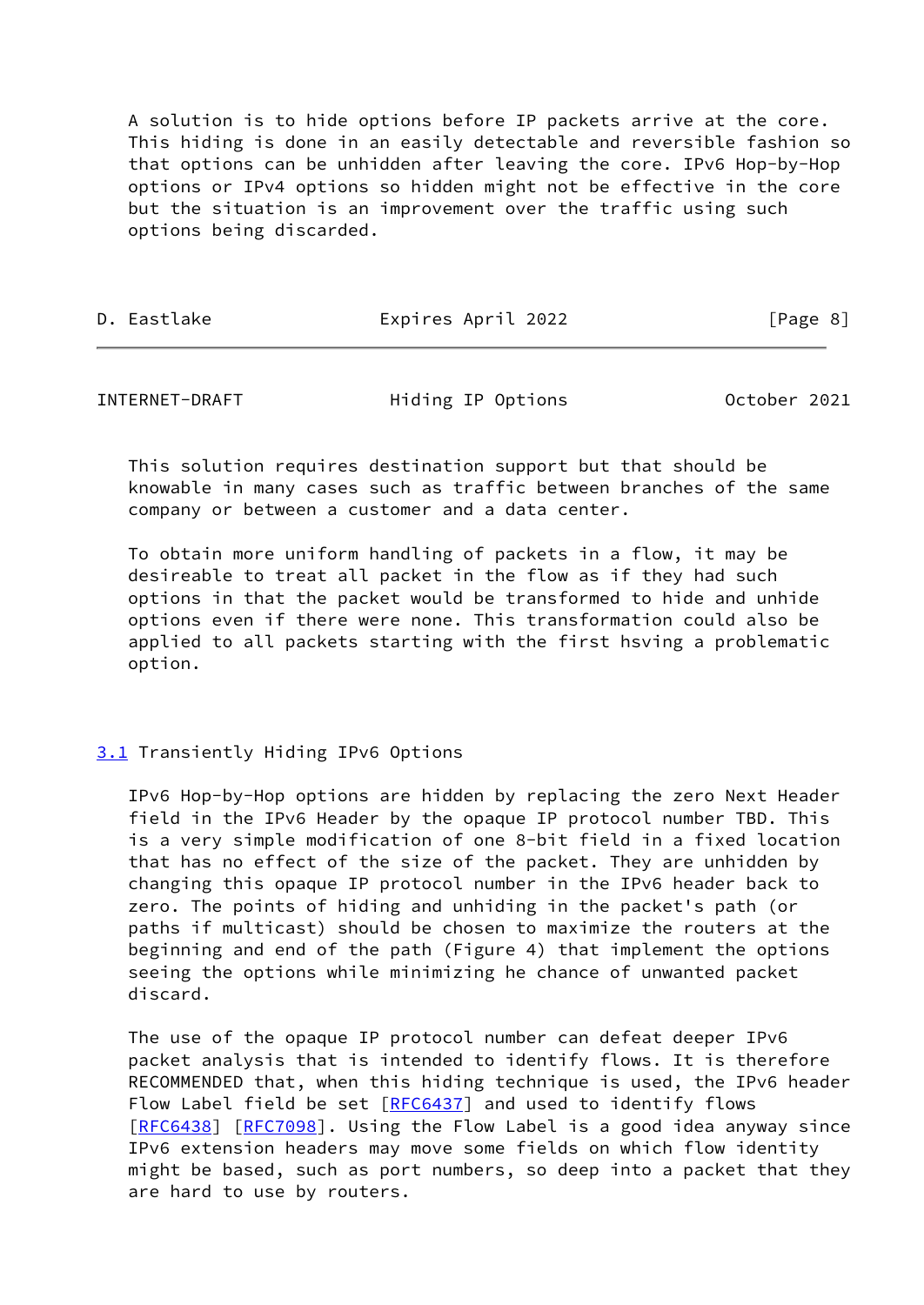## <span id="page-10-0"></span>[3.2](#page-10-0) Transiently Hiding IPv4 Options

 A similar technique can be used for hiding IPv4 options but significantly more complex manipulations of the packet are required. As shown in Figure 5, the IPv4 header is made to appear to have no options by setting the IHL (Internet Header Length) field to its minimum value of 5, the Protocol field is changed to the opaque IP protocol number TBD, and the Header Checksum is adjusted to be correct for the optionless header. To be able to restore the IPv4 header, the old IHL, Protocol, and Header Checksum fields are saved in a 4-octet word inserted after the Destination Address and before any Options. The placement of the saved fields is such that their alignment within a 4-octet word is the same as in the unmodified IPv4

D. Eastlake Expires April 2022 [Page 9]

<span id="page-10-1"></span>INTERNET-DRAFT Hiding IP Options October 2021

 header. The field labeled MBZ MUST be sent as zero and ignored on receipt.

0 1 2 3 0 1 2 3 4 5 6 7 8 9 0 1 2 3 4 5 6 7 8 9 0 1 2 3 4 5 6 7 8 9 0 1 +-+-+-+-+-+-+-+-+-+-+-+-+-+-+-+-+-+-+-+-+-+-+-+-+-+-+-+-+-+-+-+-+ |Version| IHL=5 |Type of Service| Total Length +-+-+-+-+-+-+-+-+-+-+-+-+-+-+-+-+-+-+-+-+-+-+-+-+-+-+-+-+-+-+-+-+ Identification | Flags| Fragment Offset +-+-+-+-+-+-+-+-+-+-+-+-+-+-+-+-+-+-+-+-+-+-+-+-+-+-+-+-+-+-+-+-+ | Time to Live |Protocol=Opaque| Adjusted Header Checksum | +-+-+-+-+-+-+-+-+-+-+-+-+-+-+-+-+-+-+-+-+-+-+-+-+-+-+-+-+-+-+-+-+ Source Address +-+-+-+-+-+-+-+-+-+-+-+-+-+-+-+-+-+-+-+-+-+-+-+-+-+-+-+-+-+-+-+-+ Destination Address +-+-+-+-+-+-+-+-+-+-+-+-+-+-+-+-+-+-+-+-+-+-+-+-+-+-+-+-+-+-+-+-+ MBZ | SavdIHL | Saved Protocol | Saved Header Checksum +-+-+-+-+-+-+-+-+-+-+-+-+-+-+-+-+-+-+-+-+-+-+-+-+-+-+-+-+-+-+-+-+ Options | Padding | +-+-+-+-+-+-+-+-+-+-+-+-+-+-+-+-+-+-+-+-+-+-+-+-+-+-+-+-+-+-+-+-+

Figure 5: Modified IPv4 Header

 These modifications increase the size of the IPv4 packet, increasing the chance that fragmentation or MTU problems could occur. For any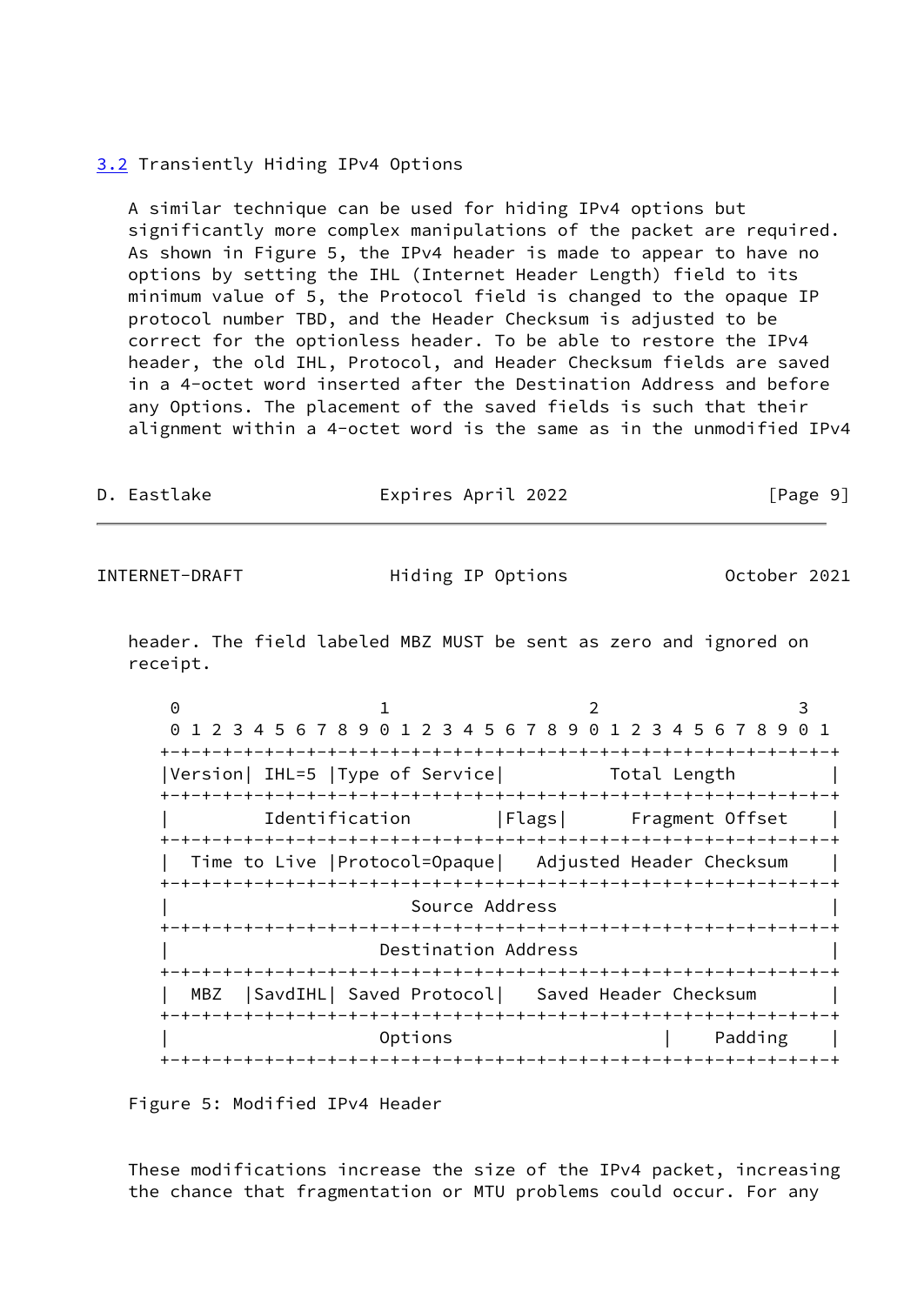node ignorant of the opaque IP protocol number, these modifications will interfere with flow determination based on the traditional 5-tuple (source and destination address, source and destination port, and IP protocol) or deep packet inspection.

## <span id="page-11-0"></span>[3.3](#page-11-0) Evolution to Greater Option Support

 This solution supports the evolution of the Internet toward more widespread support of options as follows:

- o As acceptable option support is more widely implemented, probably starting at lower bandwidth routers nearer the edge, the boundaries at which options are hidden and unhidden can migrate closer to the core.
- o If scattered core routers improve to provide acceptable option support, they can recognize the opaque protocol number and perform options, perhaps in a limited way, on packets where those options are hidden to unimproved routers.

<span id="page-11-2"></span><span id="page-11-1"></span>

| D. Eastlake    |                            |        | Expires April 2022                     |                                                                | [Page 10]    |  |
|----------------|----------------------------|--------|----------------------------------------|----------------------------------------------------------------|--------------|--|
| INTERNET-DRAFT |                            |        | Hiding IP Options                      |                                                                | October 2021 |  |
|                | 4. IANA Considerations     |        |                                        |                                                                |              |  |
|                |                            |        | Protocol Numbers" registry as follows: | IANA is request to assign a number from the "Assigned Internet |              |  |
| Decimal        |                            |        | Keyword Protocol IPv6 Ex Hdr Reference |                                                                |              |  |
| TBD            | Opaque                     | Opaque |                                        | [this document]                                                |              |  |
|                | 5. Security Considerations |        |                                        |                                                                |              |  |

<span id="page-11-3"></span> The use of the opaque IP Protocol to mask options is intended to defeat normal analysis of the following packet content, specifically options in the IP header. This would make firewalls, deep packet analysis, and the like less effective. On the other hand, firewalls tend to only admit packets with known permissable values in protocol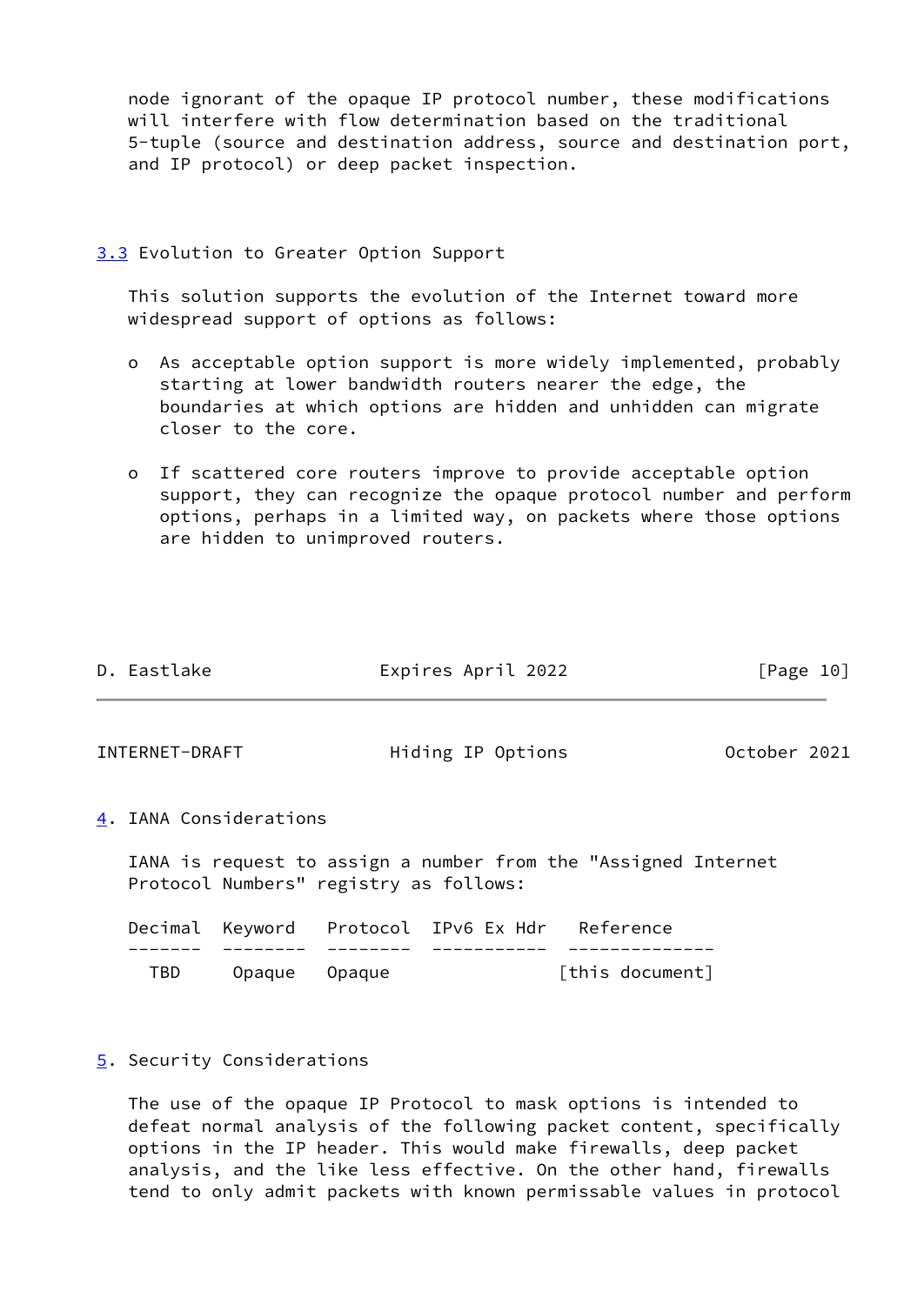header fields such as the IP protocol field. The rejection by a firewall of a packet with the opaque IP protocol value will protect the nodes behind that firewall from possible damage due to the receipt of a packet modified as specified in this document. If the firewall does know the opaque IP Protocol value, it should be configured to treat packets with that value safely, possibly by reversing the option hiding transformation.

 Should an IPv6 or IPv4 packet modified to hide options get through to a host, it would likely be discarded due to having an unknown IP Protocol.

More TBD

## <span id="page-12-0"></span>[6](#page-12-0). Acknowledgements

The helpful comments of the following are gratefully acknowledged:

Peng Shuping

| D | Eastlake |  |
|---|----------|--|

Expires April 2022 [Page 11]

<span id="page-12-1"></span>INTERNET-DRAFT Hiding IP Options October 2021

Normative References

[RFC791] - Postel, J., "Internet Protocol", STD 5, [RFC 791](https://datatracker.ietf.org/doc/pdf/rfc791), DOI 10.17487/RFC0791, September 1981, [https://www.rfc](https://www.rfc-editor.org/info/rfc791) [editor.org/info/rfc791](https://www.rfc-editor.org/info/rfc791)

 [RFC2119] - Bradner, S., "Key words for use in RFCs to Indicate Requirement Levels", [BCP 14](https://datatracker.ietf.org/doc/pdf/bcp14), [RFC 2119,](https://datatracker.ietf.org/doc/pdf/rfc2119) DOI 10.17487/RFC2119, March 1997, <<http://www.rfc-editor.org/info/rfc2119>>.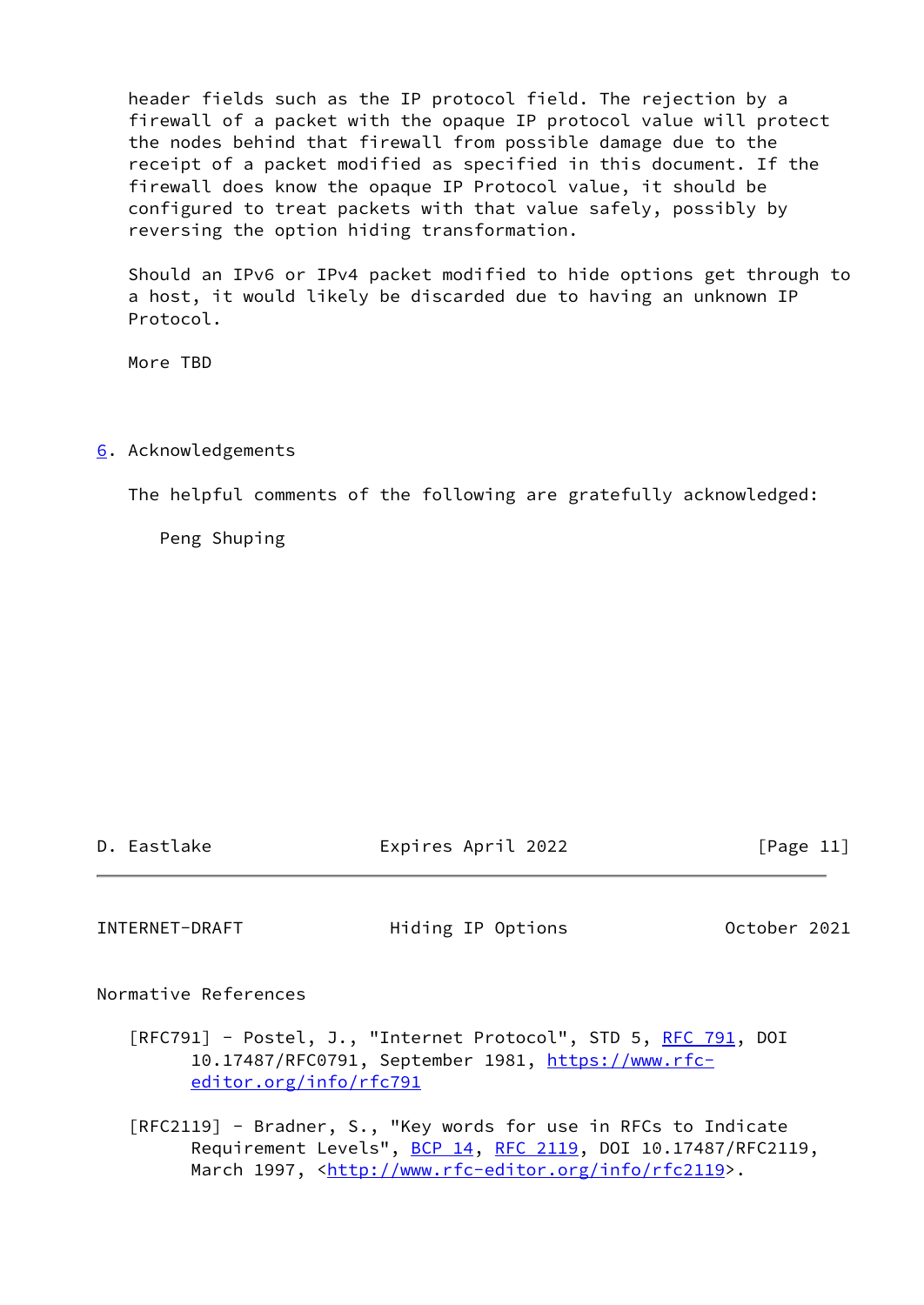- [RFC6437] Amante, S., Carpenter, B., Jiang, S., and J. Rajahalme, "IPv6 Flow Label Specification", [RFC 6437,](https://datatracker.ietf.org/doc/pdf/rfc6437) DOI 10.17487/RFC6437, November 2011, <<https://www.rfc-editor.org/info/rfc6437>>.
- [RFC6438] Carpenter, B. and S. Amante, "Using the IPv6 Flow Label for Equal Cost Multipath Routing and Link Aggregation in Tunnels", [RFC 6438](https://datatracker.ietf.org/doc/pdf/rfc6438), DOI 10.17487/RFC6438, November 2011, <<https://www.rfc-editor.org/info/rfc6438>>.
- [[RFC](https://datatracker.ietf.org/doc/pdf/rfc2119)8174] Leiba, B., "Ambiguity of Uppercase vs Lowercase in RFC [2119](https://datatracker.ietf.org/doc/pdf/rfc2119) Key Words", [BCP 14](https://datatracker.ietf.org/doc/pdf/bcp14), [RFC 8174,](https://datatracker.ietf.org/doc/pdf/rfc8174) DOI 10.17487/RFC8174, May 2017, [<http://www.rfc-editor.org/info/rfc8174](http://www.rfc-editor.org/info/rfc8174)>
- [RFC8200] Deering, S. and R. Hinden, "Internet Protocol, Version 6 (IPv6) Specification", STD 86, [RFC 8200](https://datatracker.ietf.org/doc/pdf/rfc8200), DOI 10.17487/RFC8200, July 2017,<https://www.rfc-editor.org/info/rfc8200>

Informative References

- <span id="page-13-1"></span> [Options1] - Li, Z., Peng, S., and G. Mishra, "Hop-by-Hop Forwarding Options Header", Internet [draft-li-6man-hbh-fwd-hdr-01](https://datatracker.ietf.org/doc/pdf/draft-li-6man-hbh-fwd-hdr-01), February 2021, <https://datatracker.ietf.org/doc/draft-li-6man-hbh-fwd-hdr/>
- <span id="page-13-2"></span> [Options2] - Hinden, R., and G. Fairhurst, "IPv6 Hop-by-Hop options Processing Procedures", Internet [draft-hinden-6man-hbh](https://datatracker.ietf.org/doc/pdf/draft-hinden-6man-hbh-processing-01) [processing-01,](https://datatracker.ietf.org/doc/pdf/draft-hinden-6man-hbh-processing-01) June 2021, [https://datatracker.ietf.org/doc/draft-hinden-6man-hbh](https://datatracker.ietf.org/doc/draft-hinden-6man-hbh-processing/) [processing/](https://datatracker.ietf.org/doc/draft-hinden-6man-hbh-processing/)
- <span id="page-13-0"></span> [Options3] - Peng, S., Li, Z., Xie, C., and Z. Qin, "Operational Issues with Processig of the Hop-by-Hop Options Header", Internet [draft-ietf-v6ops-hbh-00](https://datatracker.ietf.org/doc/pdf/draft-ietf-v6ops-hbh-00), June 2021, <https://datatracker.ietf.org/doc/draft-ietf-v6ops-hbh/>

D. Eastlake Expires April 2022 [Page 12]

INTERNET-DRAFT Hiding IP Options October 2021

 [RFC7098] - Carpenter, B., Jiang, S., and W. Tarreau, "Using the IPv6 Flow Label for Load Balancing in Server Farms", [RFC 7098](https://datatracker.ietf.org/doc/pdf/rfc7098), DOI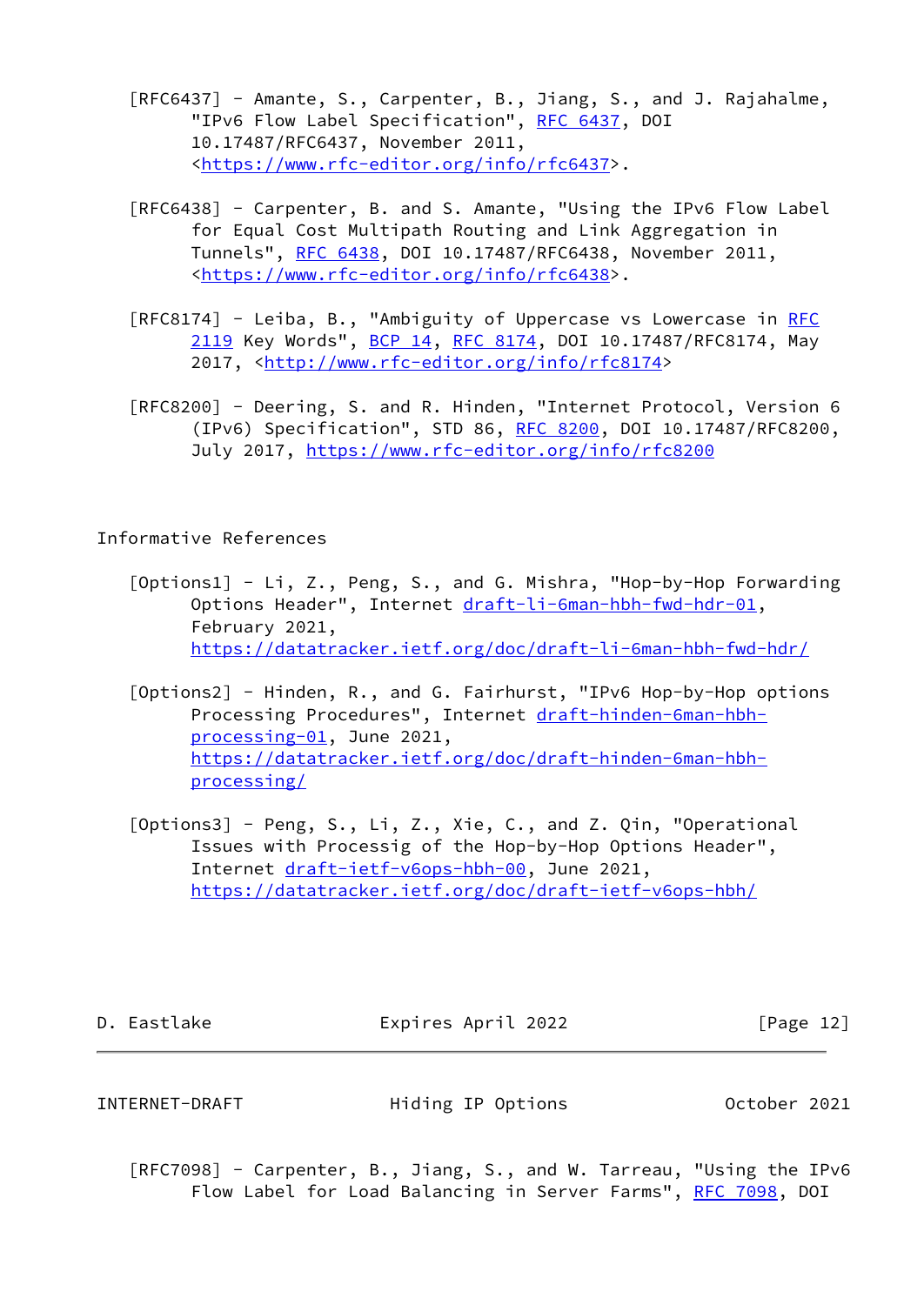10.17487/RFC7098, January 2014, <<https://www.rfc-editor.org/info/rfc7098>>.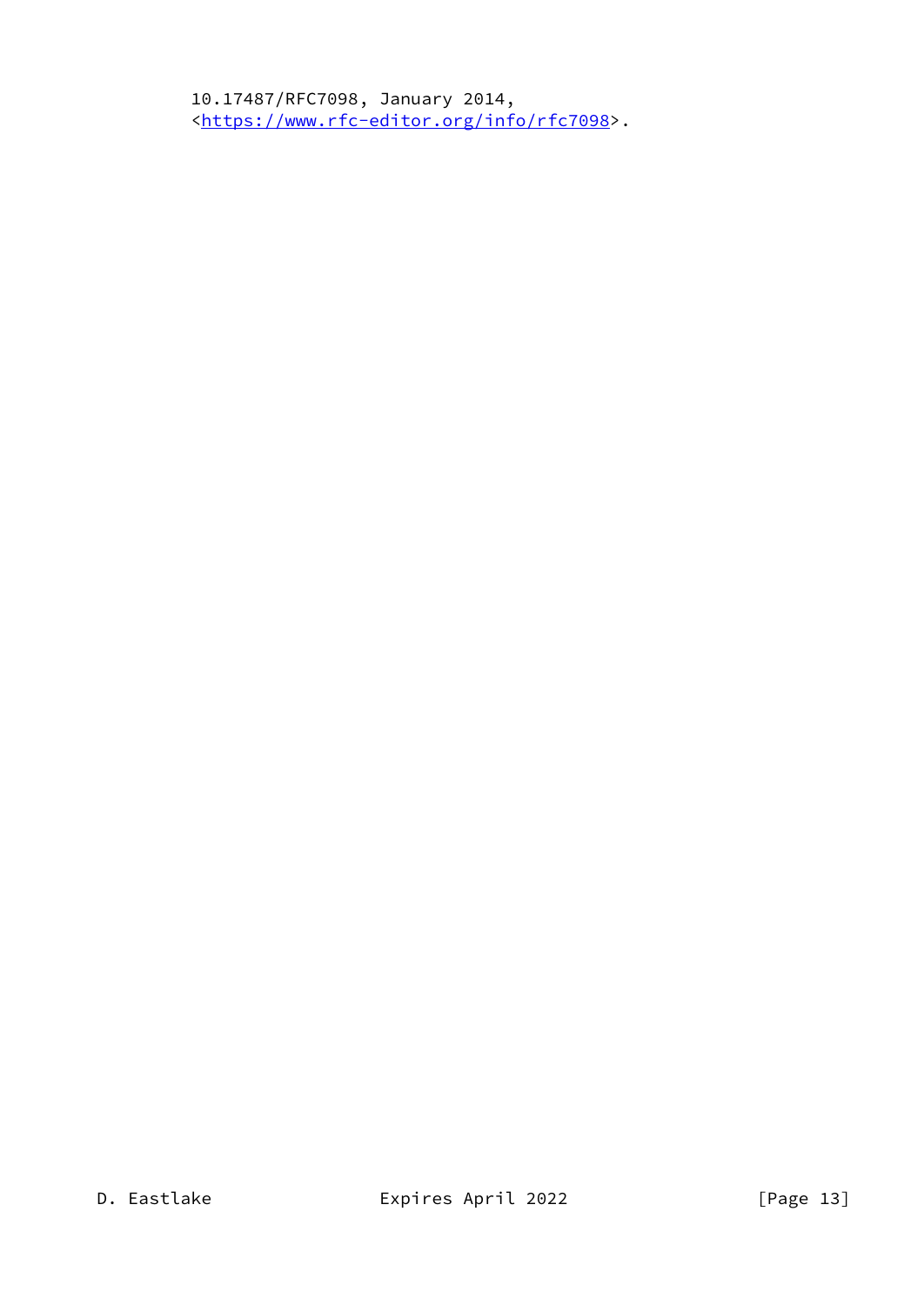<span id="page-15-0"></span>Authors' Address

 Donald E. Eastlake 3rd Futurewei Technologies 2386 Panoramic Circle Apopka, FL 32703 USA

 Tel: +1-508-333-2270 Email: d3e3e3@gmail.com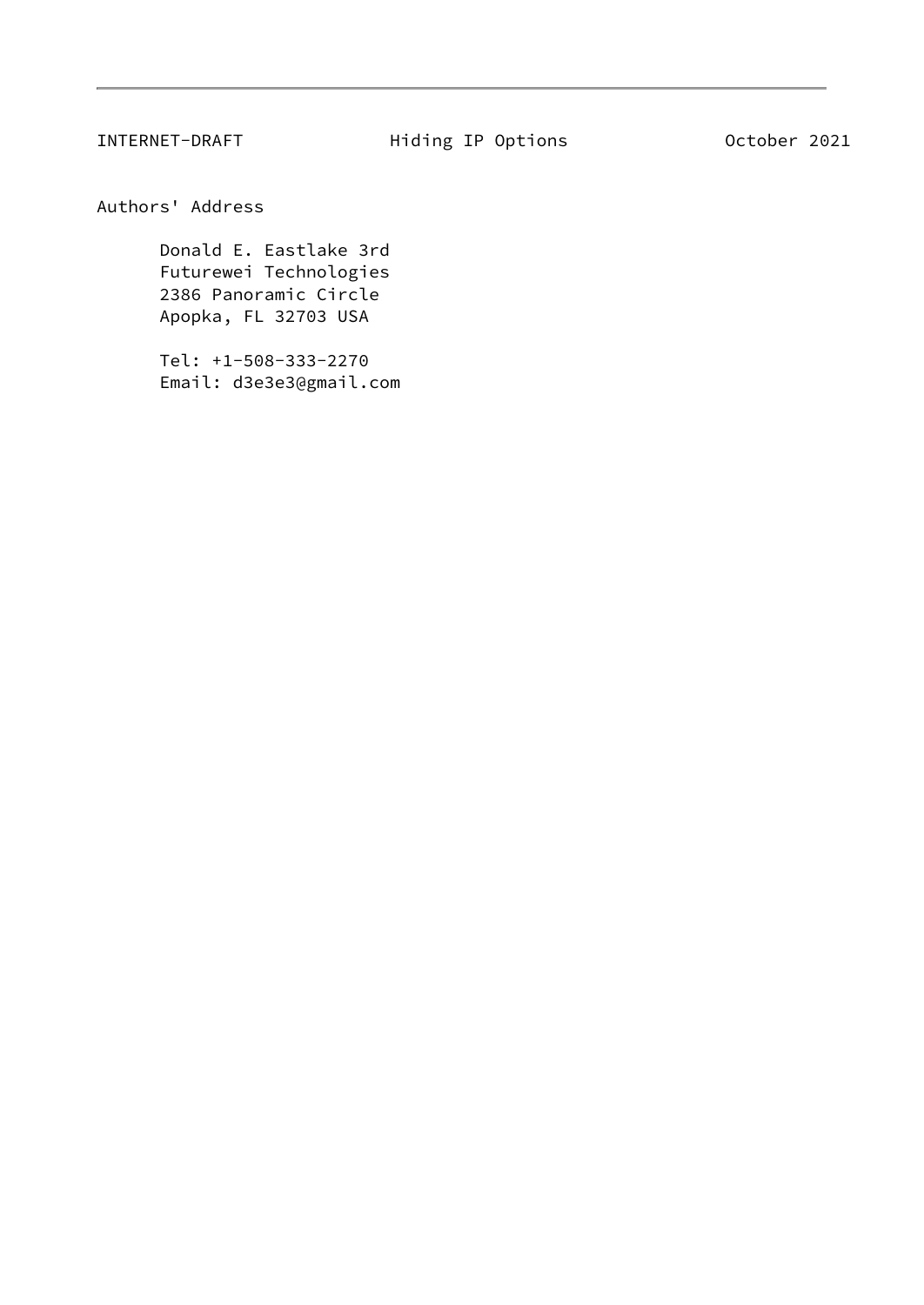D. Eastlake Expires April 2022 [Page 14]

INTERNET-DRAFT Hiding IP Options October 2021

Copyright and IPR Provisions

 Copyright (c) 2021 IETF Trust and the persons identified as the document authors. All rights reserved.

This document is subject to **[BCP 78](https://datatracker.ietf.org/doc/pdf/bcp78)** and the IETF Trust's Legal Provisions Relating to IETF Documents

 [\(http://trustee.ietf.org/license-info](http://trustee.ietf.org/license-info)) in effect on the date of publication of this document. Please review these documents carefully, as they describe your rights and restrictions with respect to this document. Code Components extracted from this document must include Simplified BSD License text as described in Section 4.e of the Trust Legal Provisions and are provided without warranty as described in the Simplified BSD License. The definitive version of an IETF Document is that published by, or under the auspices of, the IETF. Versions of IETF Documents that are published by third parties, including those that are translated into other languages, should not be considered to be definitive versions of IETF Documents. The definitive version of these Legal Provisions is that published by, or under the auspices of, the IETF. Versions of these Legal Provisions that are published by third parties, including those that are translated into other languages, should not be considered to be definitive versions of these Legal Provisions. For the avoidance of doubt, each Contributor to the IETF Standards Process licenses each Contribution that he or she makes as part of the IETF Standards Process to the IETF Trust pursuant to the provisions of [RFC 5378](https://datatracker.ietf.org/doc/pdf/rfc5378). No language to the contrary, or terms, conditions or rights that differ from or are inconsistent with the rights and licenses granted under [RFC 5378](https://datatracker.ietf.org/doc/pdf/rfc5378), shall have any effect and shall be null and void, whether published or posted by such Contributor, or included with or in such Contribution.